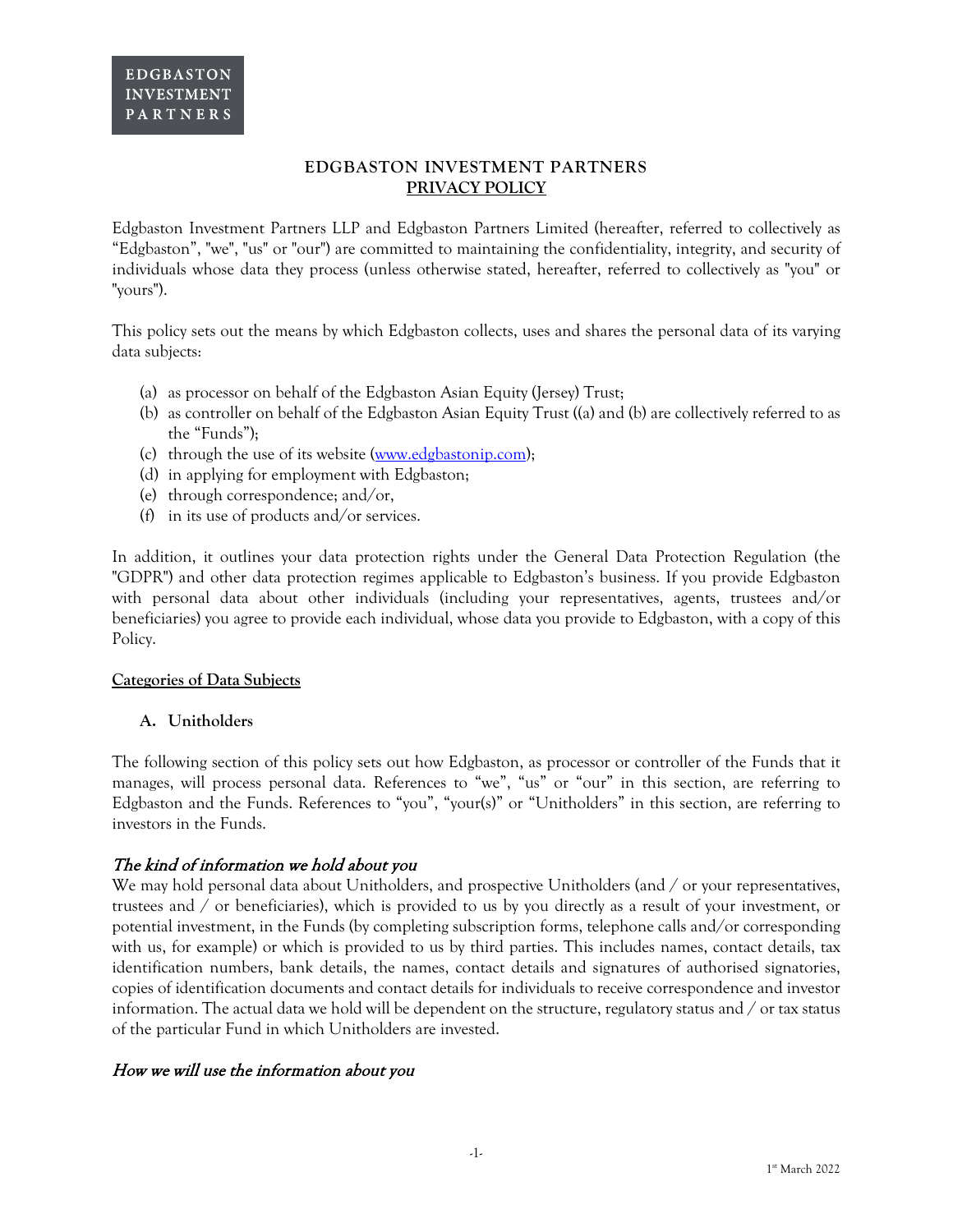Your personal data may be processed by Edgbaston or its sub-processors (or any of their affiliates, agents, employees, delegates or sub-contractors) for the following purposes:

- communicating information about its investment products which is being carried out to pursue Edgbaston's legitimate interests;
- to allow us to administer and manage your holdings in the Funds which are necessary to comply with applicable laws and/or in the Funds' legitimate interest;
- to update and maintain records for the Funds with regulators and service providers, including maintaining statutory registers;
- to carry out anti-money laundering checks and other actions in an attempt to detect, prevent, investigate and prosecute fraud and crime, which Edgbaston considers necessary for compliance with its or the Funds' legal obligations, for the performance of a task being carried out in the public interest and/or to pursue Edgbaston's or the Funds' legitimate interests (including for the prevention of fraud, money laundering, sanctions, terrorist financing, bribery, corruption and tax evasion);
- to prepare tax related information in order to report to tax authorities in compliance with a legal obligation to which Edgbaston is subject;
- to scan and monitor emails sent to us (including attachments) for viruses or malicious software, to process and encrypt personal data to protect and manage email traffic, and to store personal data on our systems to pursue our legitimate interests including for document retention purposes; and
- such other actions as are necessary to manage the activities and/or to comply with the legal obligations of the Funds and Edgbaston, including by processing instructions, monitoring and recording electronic communications (including telephone calls and emails) and enforcing or defending the rights and/or interests of the Funds or Edgbaston, in order to comply with the Funds' and Edgbaston's legal obligations and/or to pursue any of their legitimate interests.

## Basis on which we process your data

Such processing is carried out on the basis that it is necessary for the pursuit of legitimate interests and such legitimate interests are not overridden by your interests, fundamental rights or freedoms. Edgbaston and/or the Funds do not anticipate being required to obtain your consent for the processing of your personal data. If Edgbaston and/or the Funds wish to use your personal data for other purposes which do require your consent, Edgbaston will contact you to request this.

## **B. Job Applicants**

The following section of this policy sets out how Edgbaston may process personal data (to the extent that Edgbaston is a data controller of the personal data that you provide) relating to applications for jobs or placements, and in relation to potential workers and contractors. Edgbaston is the data controller of the personal data that you provide or which is provided to or collected by Edgbaston during and/or in connection with any application for a position at Edgbaston.

## The kind of information we hold about you

In connection with an application, we may collect, store, and use the following categories of personal data about you: name, marital status, address and post code, telephone number, fax number, personal email address, date of birth, gender, proof of identification (includes copies of passport photo page and utility bills), residency status, employment history, qualifications and other information contained in your CV and cover letter or email, information obtained from social media, including LinkedIn, details of referees and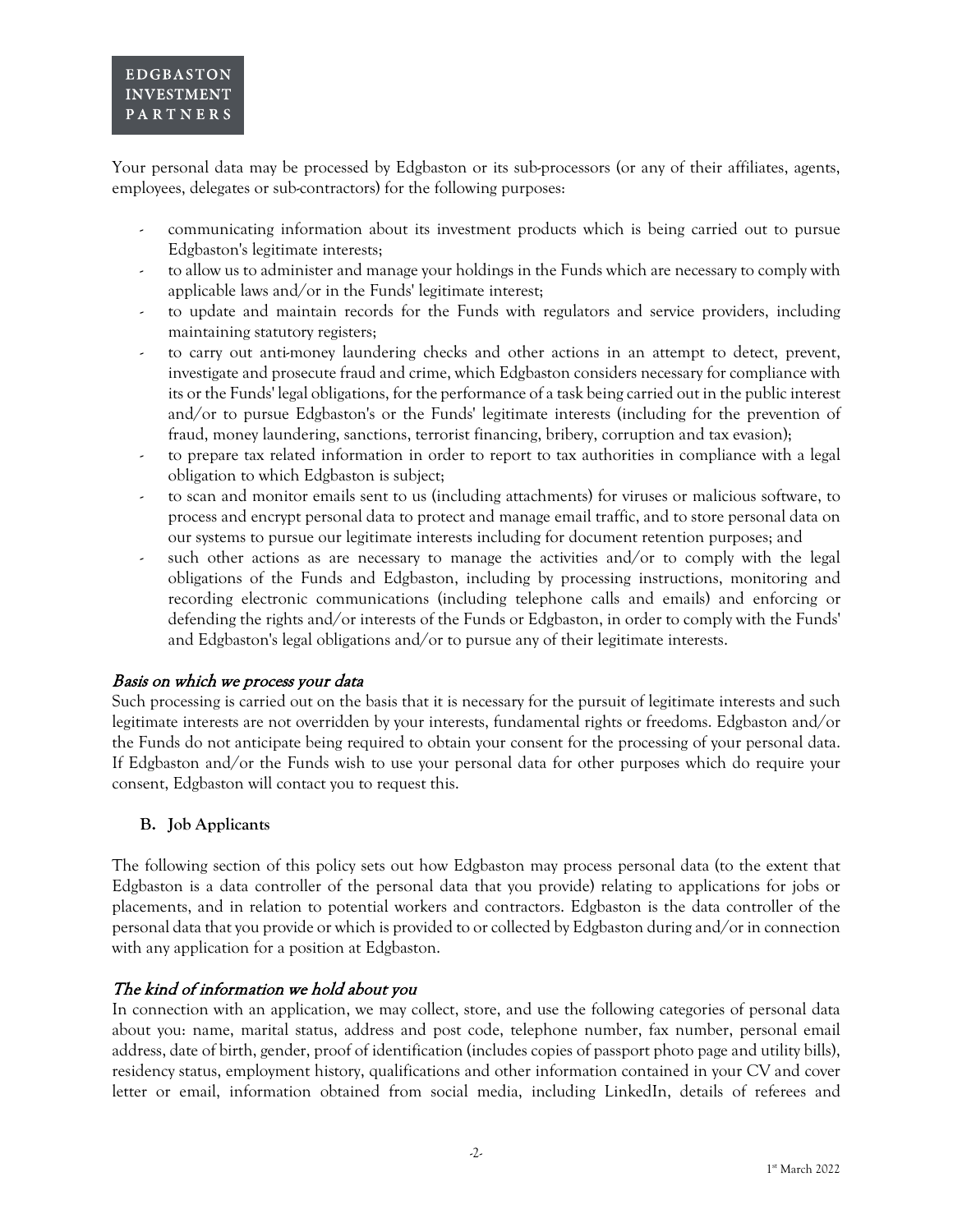references, qualifications (including copy certificates of academic and professional qualifications), screening questionnaires for verification by an outsourced firm with a summary of findings, and information provided to us during telephone calls, interviews and/or meetings with you.

### How we collect your data

We may collect personal data about candidates from the following sources: you, the candidate directly; recruitment agencies; background check providers; credit reference agencies; disclosure and barring services in respect of criminal convictions; your named referees; and data from third parties if from a publicly accessible source including Companies House records and social media (such as LinkedIn).

### How we will use the information about you

Your personal data may be processed by Edgbaston or its sub-processors (or any of their affiliates, agents, employees, delegates or sub-contractors) for the following purposes:

- to assess your skills and qualifications, to consider your suitability for the position and to decide whether to enter into a contract with you;
- to carry out background and reference checks, where applicable;
- to communicate with you about the recruitment process;
- to keep records related to our hiring processes;
- to comply with legal or regulatory requirements;
- to scan emails sent to us (including attachments) for viruses or malicious software, to process and encrypt personal data to protect and manage email traffic, and to store personal data on our systems to pursue our legitimate interests including for document retention purposes; and
- such other actions as are reasonably necessary to manage our activities, including by processing instructions, monitoring and recording electronic communications (including telephone calls and emails), for regulatory purposes, enforcing or defending Edgbaston's rights and interests, in order to comply with our legal obligations and/or to pursue our legitimate interests.

## How we will use information about you

We process this personal data on the basis of our legitimate interests (in order to decide whether to appoint you to work for us) and/or in order to comply with applicable laws. Once we receive your CV and/or covering letter, we may process that information to decide whether Edgbaston has any suitable vacancies and, if you meet the basic requirements, to be shortlisted for that role. If you do, we will decide whether your application is strong enough to invite you for an interview. If we decide to call you for an interview, we will use the information you provide to us at the interview to decide whether to offer you the work. If we decide to offer you the work, we will then take up references and we may carry out a criminal record or other checks before confirming your appointment. If you fail to provide information when requested which is necessary for us to consider your application (such as evidence of qualifications or work history), we will not be able to process your application. For example, if we require a credit check or references for the role and you fail to provide us with relevant details, we will not be able to take your application further. You will not be subject to decisions that will have a significant impact on you based solely on automated decision-making. We may share your personal data with employee screening and IT service providers for the purposes of processing your application.

#### **C. Edgbaston Website Users**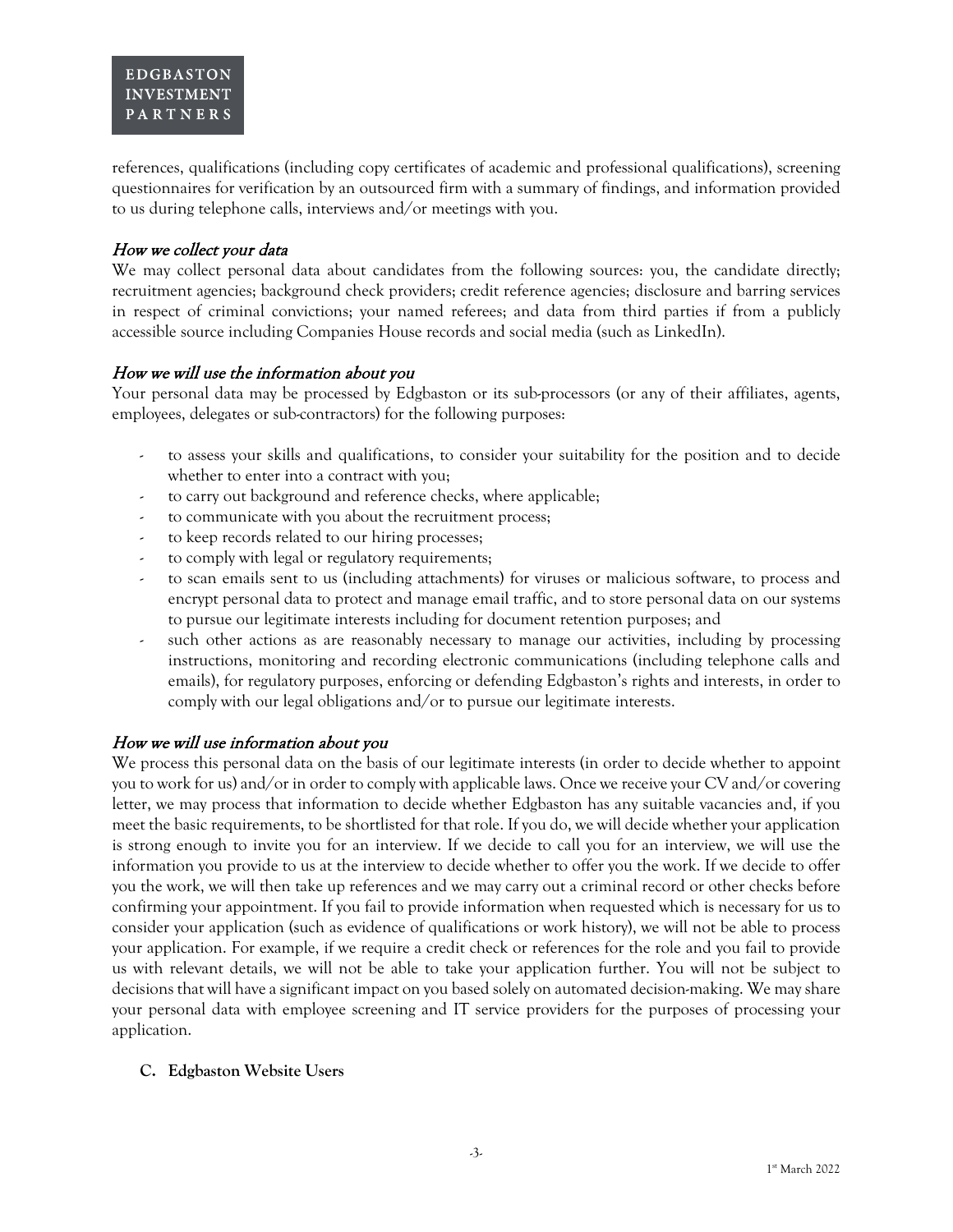The following section of this policy sets out how Edgbaston may process personal data (as a controller) relating to visitors to its website.

### How we collect your data

We do not collect personal data about you through your use of our website. Cookies are used only (a) to power the Google Map on the 'Contact Us' page, and (b) to check if you are logged in to the content management system (i.e. the administrative rights for the website). They do not track or record any personal data. Personal data may be collected about you from direct interactions with you, including by filling in forms and any email or other correspondence. This includes personal data you provide when you request information to be sent to you.

#### How we will use information about you

We will use your personal data in the following circumstances: where it is necessary for our legitimate interests, or those of a third party and where your interests and fundamental rights are not overridden by those interests, or where we need to comply with a legal or regulatory obligation.

Your personal data may be processed by Edgbaston or its sub-processors (or any of their affiliates, agents, employees, delegates or sub-contractors) for the following purposes:

- to send you updates on the performance of the Funds, investment letters, fact sheets, invitations to events and other electronic communications which we will do on the basis of our legitimate interests if you are a Unitholder or potential investor;
- to comply with legal or regulatory requirements;
- to scan emails sent to us (including attachments) for viruses or malicious software, to process and encrypt personal data to protect and manage email traffic, and to store personal data on our systems to pursue our legitimate interests including for document retention purposes; and ,
- such other actions as are necessary to manage the activities of Edgbaston and/or the Funds, including by processing instructions, monitoring and recording electronic communications (including telephone calls and emails) and enforcing or defending the rights and/or interests of Edgbaston and/or the Funds, in order to comply with their legal, tax or regulatory obligations and/or to pursue their legitimate interests.

#### Links to websites

Where the website provides links to other websites, Edgbaston is not responsible for the data protection/privacy/cookie usage policies of such other websites, and you should check these policies on such other websites if you have any concerns about them. If you use one of these links to leave our website, you should note that we do not have any control over that other website. Therefore, we cannot be responsible for the protection and privacy of any information which you provide whilst visiting a linked website and such websites are not governed by this policy. You should always exercise caution and review the privacy policy applicable to the website in question.

#### **D. Business Contacts and Service Providers**

The following section of this policy sets out how Edgbaston may process personal data (as a controller) about its business contacts and (current, previous and/or potential) service providers (and employees of service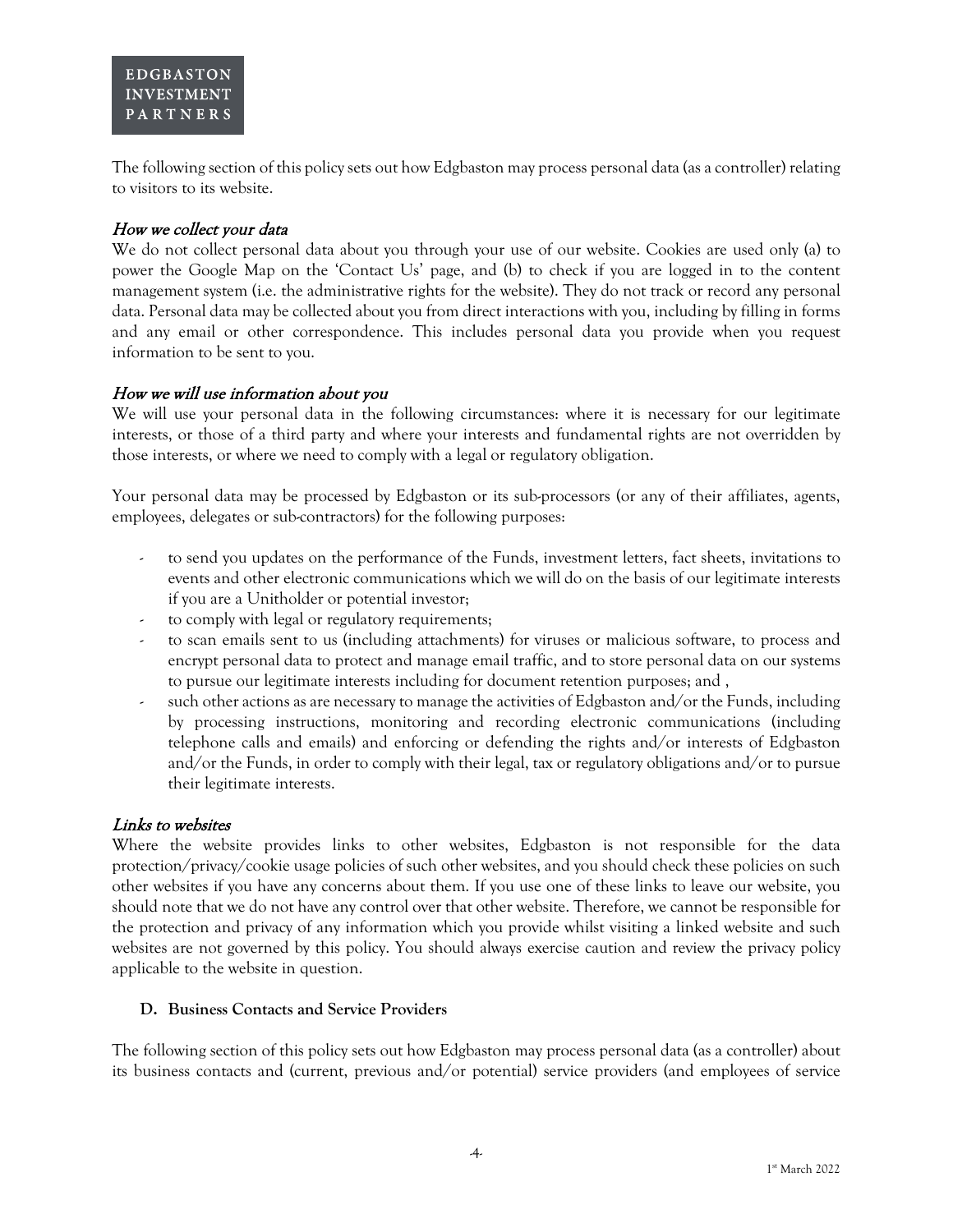providers) and data subjects that have provided a business card to, or have corresponded with, an employee of Edgbaston.

# The kind of information we hold about you

We may collect, use, store and transfer different kinds of personal data about you which you provide to us including: name, date of birth, contact details, place of work and job title.

### How we will use information about you

We will use your personal data in the following circumstances: where it is necessary for our legitimate interests, or those of a third party, and where your interests and fundamental rights are not overridden or where we need to comply with a legal or regulatory obligation.

Your personal data may be processed by Edgbaston or its sub-processors (or any of their affiliates, agents, employees, delegates or sub-contractors) for the following purposes:

- to hold your personal data on our system and to contact you on the basis of the legitimate interests of Edgbaston and/or the Funds (including in connection with using the services that you provide);
- in respect of suppliers, to allow us to process payments and orders in respect of any goods and services provided;
- to send you updates on the performance of the Funds, investment letters, fact sheets, invitations to events and other electronic marketing communications which we will do (a) on the basis of our legitimate interests if you are an investor in the Fund or (b) with your consent, if so required;
- to comply with legal or regulatory requirements;
- to scan emails sent to us (including attachments) for viruses or malicious software, to process and encrypt personal data to protect and manage email traffic, and to store personal data on our systems to pursue our legitimate interests including for document retention purposes; and
- such other actions as are reasonably necessary to manage the activities of Edgbaston and/or the Funds, including by processing instructions, monitoring and recording electronic communications (including telephone calls and emails) and enforcing or defending the rights or interests of Edgbaston and/or the Funds, in order to comply with their legal, tax or regulatory obligations and/or to pursue their legitimate interests.

Such processing is carried out on the basis that it is reasonably necessary to pursue Edgbaston's and/or the Funds' legitimate interests. Such legitimate interests do not override your interests, fundamental rights or freedoms.

#### **Disclosure of your Personal Data**

We may disclose your personal data to third parties who are providing services to Edgbaston and/or the Funds, including custodians, depositaries, fund administrators, transfer agents and similar, IT service providers, event management providers, background and/or credit reference services, processors of the Funds (including printers, registrars, company secretarial services, administrators) telephone service providers, document storage providers and backup and disaster recovery service providers. We may also disclose personal data we hold to third parties: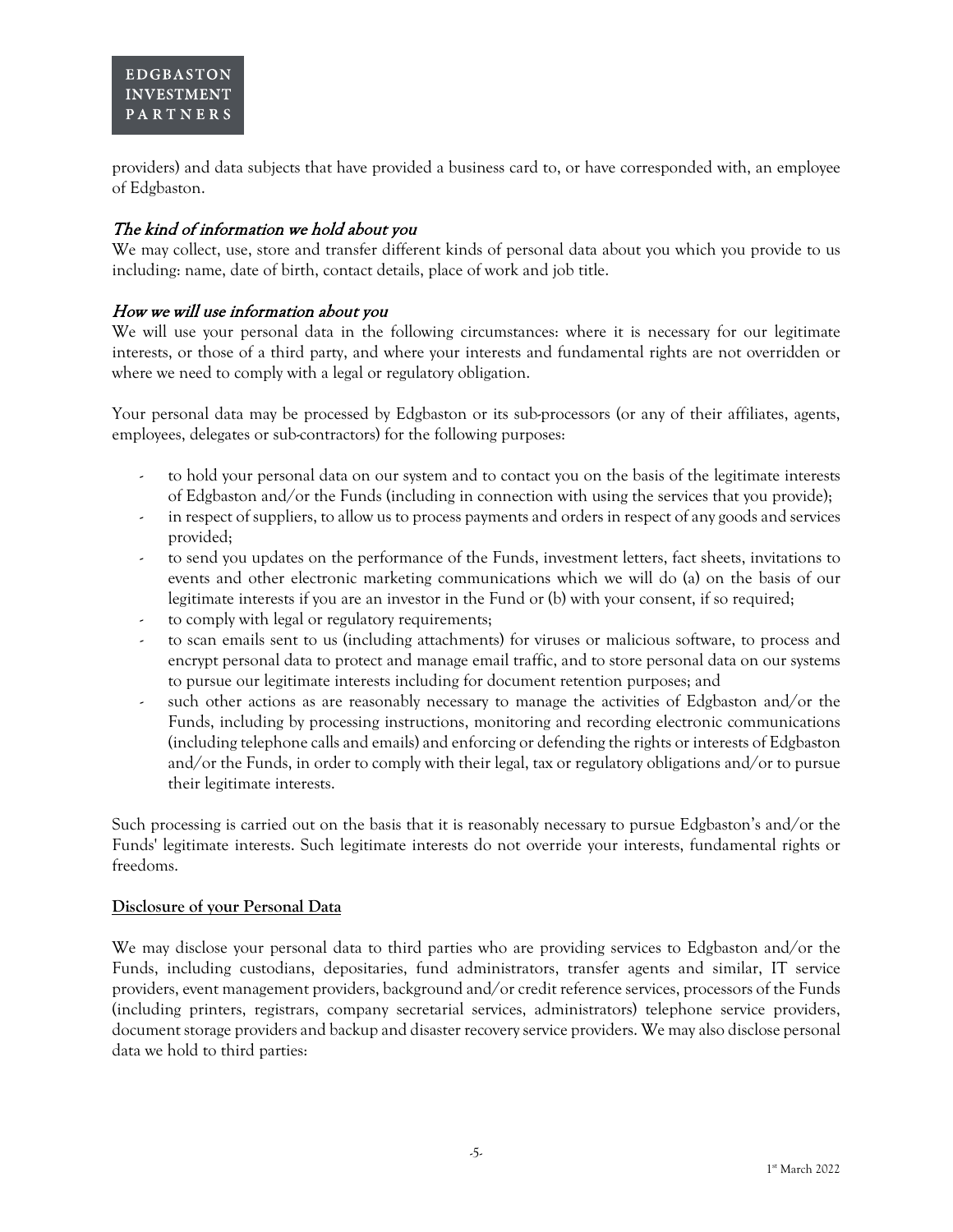- in the event that we sell any business or assets, in which case we may disclose personal data we hold about you to the prospective and actual buyer of such business or assets; and/or
- if we are permitted by law to disclose your personal data to that third party or are under a legal obligation to disclose your personal data to that third party.

#### **Data Retention**

We will only retain your personal data for as long as reasonably necessary to fulfil the purposes we collected it for and in accordance with applicable law and regulation. Details of retention periods for different aspects of your personal data are included within our document retention policy.

#### **International Transfers**

Your personal data may be transferred to external services providers used by Edgbaston and/or the Funds. Where these service providers are based outside the UK and/or European Economic Area ("EEA") and your personal data is transferred out of these areas by us, we ensure a similar degree of protection is afforded to it. Please contact us if you want further information on the potential transfer of your personal data outside of the UK and/or EEA.

#### **Data Security**

Edgbaston has put in place measures to ensure the security of the personal data it collects and stores about you. It will use its reasonable endeavours to protect your personal data from unauthorised disclosure and/or access, including through the use of network and database security measures, but it cannot guarantee the security of any data it collects and stores. We have put in place procedures to deal with any suspected personal data breach and will notify you and any applicable regulator of a breach where we are legally required to do so.

#### **Your Legal Rights**

You have a number of rights in relation to the data we hold about you. These include:

- the right of access to your personal data. This enables you to receive a copy of the personal data we hold about you and to obtain information about how we process it.
- the right to request correction of the personal data if it is incomplete or inaccurate.
- in some circumstances, the right to request erasure of your personal data. This enables you to ask us to delete or remove personal data where there is no good reason for continuing to process it. We may continue to retain your personal data if we are entitled or required to maintain it.
- the right to object to, or to request that we restrict, our processing of your personal data in some circumstances, such as where we are relying on a legitimate interest (or those of a third party) and there is something about your particular situation which makes you want to object to processing on this ground. You also have the right to object where we are processing your personal data for direct marketing purposes.
- in some circumstances, the right to request the transfer of your personal data to another party.